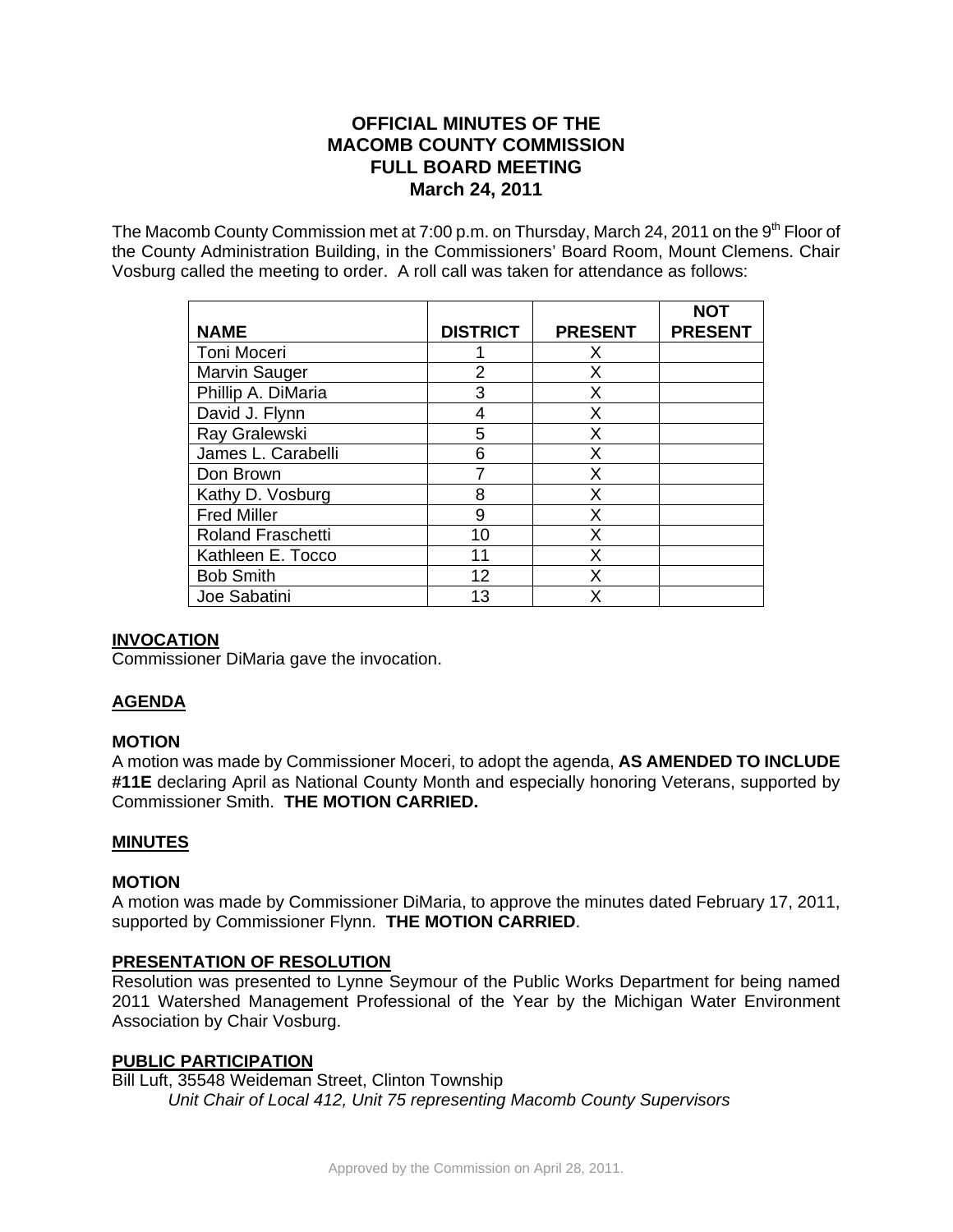Kermit Harris, 53051 Pine Creek Drive, Chesterfield *Director of Veterans' Services, Macomb County*  Kenneth Decock, 80575 Palms Road, Armada *Macomb County Farm Bureau*  Marty Clauw, 79223 Brown Road, Bruce Township

## *COMMITTEE REPORTS*

#### **ECONOMIC DEVELOPMENT COMMITTEE – March 17, 2011**

The clerk read the recommendations from the Economic Development Committee and a motion was made by Co-Chairs Carabelli and Flynn, to adopt the committee recommendations:

- **R11-014** Authorize submission of the county's NSP3 application to HUD. Further, a copy of this Board of Commissioners' action is directed to be delivered forthwith to the Office of the County Executive. (record Carabelli NO vote)
- **R11-015** Authorize Macomb MSU Extension to accept \$1,800 per child mentored through the Amachi Michigan project to expand the 4-H Youth Mentor program. This three-year project began October 1, 2010 and runs through September 29, 2013. A part-time program educator will be hired at no cost to the county. Further, a copy of this Board of Commissioners' action is directed to be delivered forthwith to the Office of the County Executive.
- **R11-016** Authorize MSU Extension to accept \$25,500 from the Macomb County Community Services Agency (MCCSA) Early Head Start to provide parent education for identified Macomb County families from April 1, 2011 through September 30, 2011. This grant will supplement the funding for one existing Program Coordinator. Further, a copy of this Board of Commissioners' action is directed to be delivered forthwith to the Office of the County Executive.

#### **THE MOTION CARRIED.** (Record Brown **NO** vote)

## **FINANCE COMMITTEE MEETING – March 22, 2011**

The clerk read the recommendations from the Finance Committee and a motion was made by Chair Brown, supported by Vice-Chair Miller, to adopt the committee recommendations:

Commissioner Brown asked to separate item #3. There were NO objections.

- **R11-017** Resolve that the FY 2011 budget of the former Road Commission of Macomb County is authorized as the FY 2011 budget for the Macomb County Department of Roads created pursuant to Section 11.5.2 of the Macomb County Charter; Corporation Counsel is directed to prepare any required amendment to the appropriations ordinance to reflect this authorization as provided by law; the Finance Department is directed to make all necessary amendments to the financial records of the county; the Office of County Executive shall be notified of this authorization which is consistent with Section 11.4 of the Macomb County Charter.
- **R11-018** Resolve that the Board of Commissioners action of July 21, 2009 to decrease the minimum and maximum salary ranges by five percent for vacant positions that are not impacted by a union contract, but any pay grade with a maximum salary of less than \$30,000 will not be reduced by five percent, is hereby ratified and confirmed as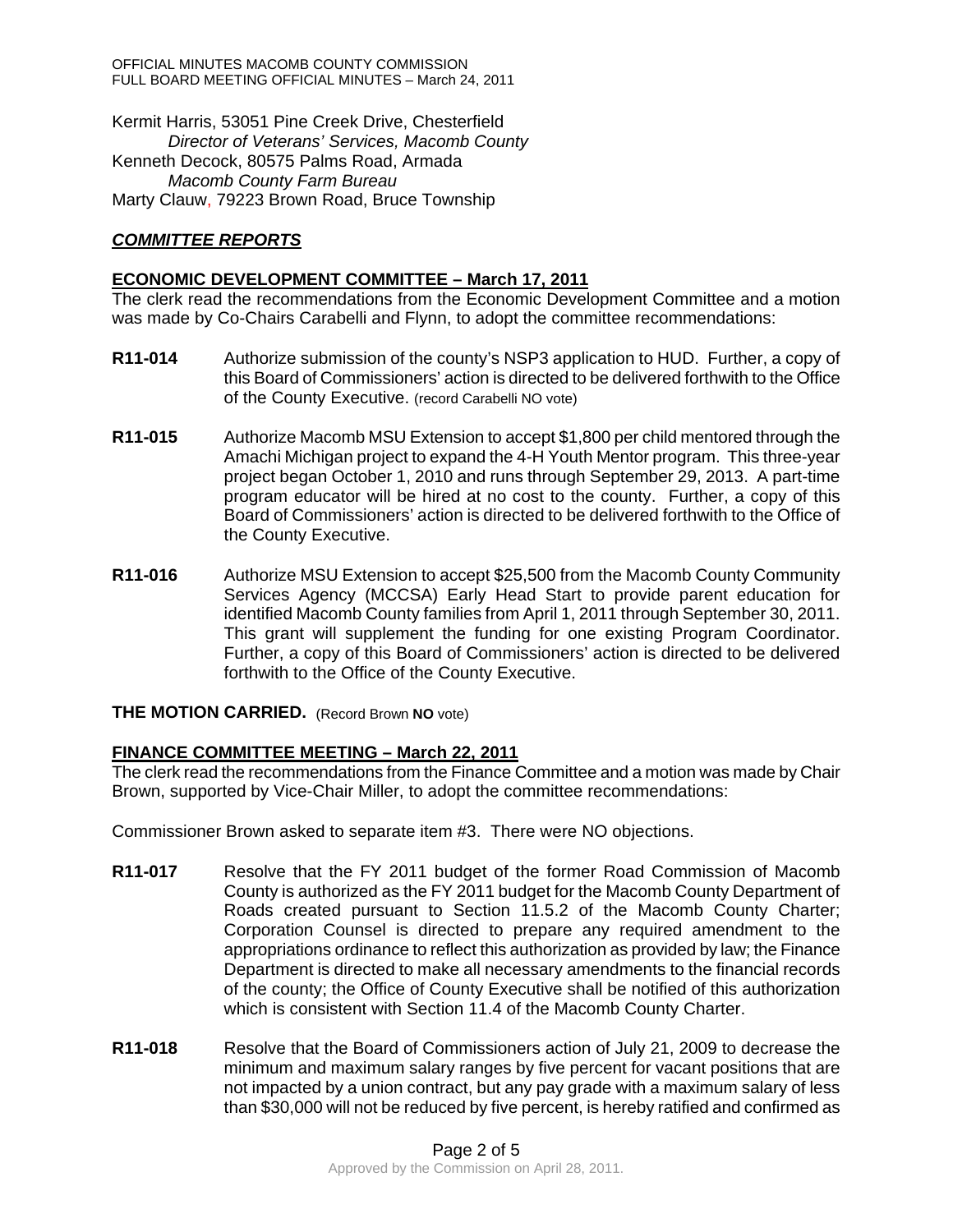having continuing full force and effect without interruption; except as expressly provided by law. Any expenditure inconsistent with this resolution is prohibited. This resolution is made under the authority of Article XI of the Macomb County Charter. The Human Resources Department, Finance Department and Office of the County Executive shall be notified of this action which is consistent with Article XI of the Macomb County Charter.

### **THE MOTION CARRIED.**

#### **SEPARATED MOTION**

**R11-019** Amend the 2011 adopted budget as follows: add the position of Director, Human Resources and Labor Relations, to the Human Resources Department as required by the County Charter, total funding requirement to be transferred from the contingency account; also, the contingency account will only be used until the organization plan and subsequent budget is approved and a permanent source of funding for that position is determined; further, approve the minimum and maximum salary ranges, which reflect a five percent reduction, for the following positions:

| Director, Finance Department          | Salary: \$109,012 - \$121,125<br>Fringe benefits: \$36,044<br>Health Insurance: \$14,114 |
|---------------------------------------|------------------------------------------------------------------------------------------|
| Director, Human Resources Department: | Salary: \$109,012 - \$121,125<br>Fringe benefits: \$36,044<br>Health Insurance: \$14,114 |
| Director, Department of Roads:        | Salary: \$109,012 - \$121,125<br>Fringe Benefits: \$36,044<br>Health Insurance: \$14,114 |
| Director, Senior Services Department: | Salary: \$65,869 - \$82,336<br>Fringe Benefits: \$36,044<br>Health Insurance: \$14,114   |

The specific line items for the funding of each position are as follows:

| 101-22201 |
|-----------|
| 101-22601 |
| 201-514   |
| 210-87010 |
|           |

Further, a copy of this Board of Commissioners' action is directed to be delivered forthwith to the Office of the County Executive. (Record **NO** vote for Sauger)

### **THE MOTION CARRIED.**

#### **CORRESPONDENCE FROM EXECUTIVE**

Nothing in addition to items previously added.

#### **RESOLUTIONS/TRIBUTES**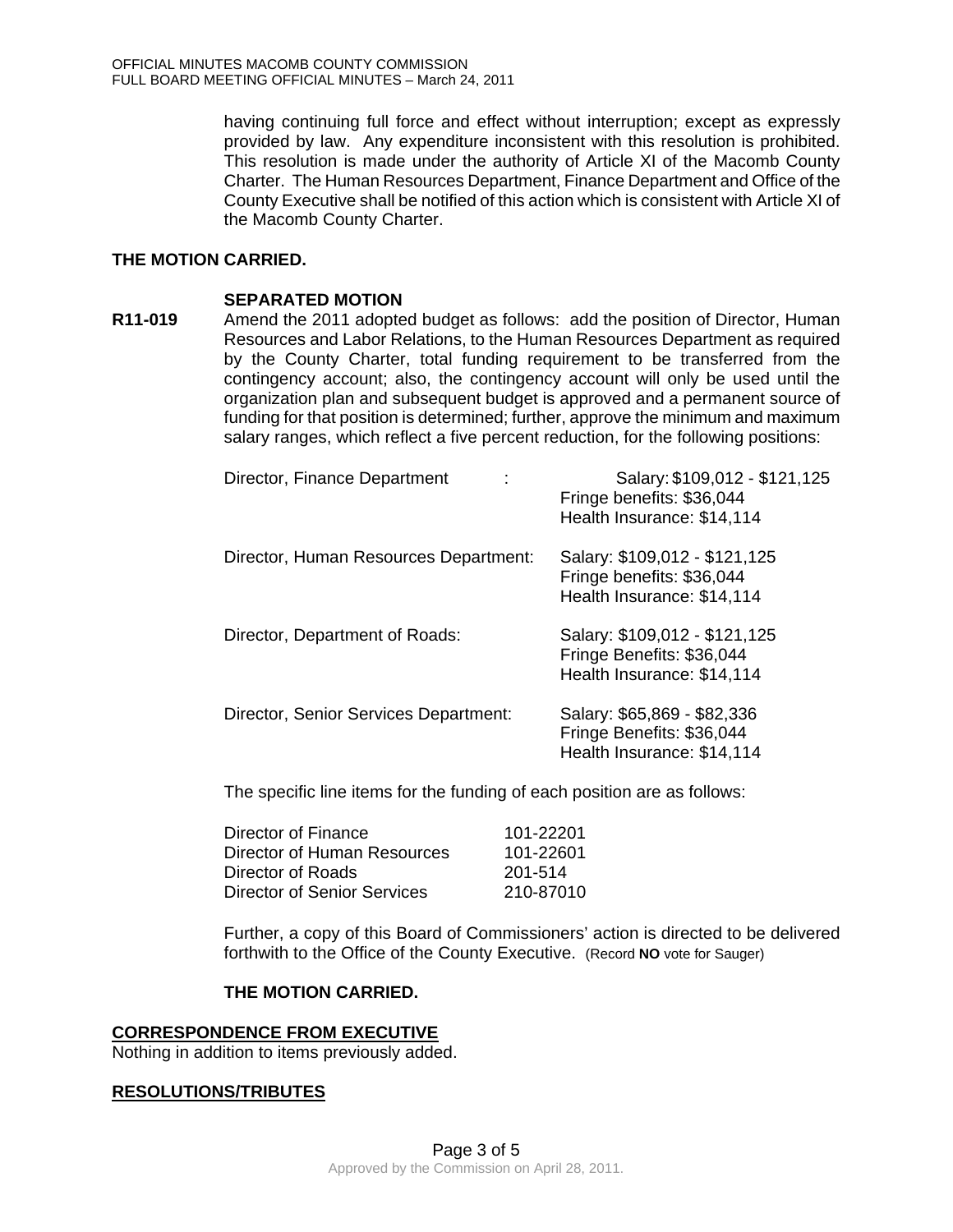## **MOTION**

A motion was made by Commissioner DiMaria, to adopt the following Resolutions in their entirety, supported by Commissioner Carabelli.

| Res. No. 11-06 | Honoring the Week of April 11-17, 2011, as Public Health Week, (offered by<br>Board Chair; recommended by Health & Human Services Committee on 03/16/11)                                                                                               |
|----------------|--------------------------------------------------------------------------------------------------------------------------------------------------------------------------------------------------------------------------------------------------------|
| Res. No. 11-05 | Commending Lynne Seymour on the Honor of Being Named the 2011<br>Watershed Management Professional of the Year by the Michigan Water<br>Environment Association (offered by Board Chair, recommended by Economic<br>Development Committee on 03/17/11) |
| Res. No. 11-07 | Commending Wayne Oehmke on Being Named the 2011 Lutheran Layman<br>of the Year (offered by Board Chair; recommended by Finance Committee on 03/22/11)                                                                                                  |
| Res. No. 11-08 | Designating April, 2011 as Child Abuse Prevention Month in Macomb<br>County (offered by Board Chair, recommended by Finance Committee on 03/22/11)                                                                                                     |
| Res. No. 11-09 | Honoring National County Government Month - April 2011 "Serving Our<br>Veterans, Armed Forces and Their Families (offered by Moceri)                                                                                                                   |

#### **THE MOTION CARRIED.**

### **REFERRALS FROM BOARD OPERATIONS COMMITTEE MEETING – March 15, 2011**

#### **MOTION**

A motion was made by Commissioner Carabelli, to appoint Peter Provenzano as Director of Finance as proposed by the Office of County Executive, supported by Commissioner Flynn. **THE MOTION CARRIED.** (Record Fraschetti NO vote)

#### **MOTION**

A motion was made by Commissioner DiMaria, to appoint Eric Herppich as Director of Human Resources and Labor Relations as proposed by the Office of County Executive, supported by Commissioner Flynn. **THE MOTION CARRIED.** 

#### **MOTION**

A motion was made by Commissioner Carabelli, to appoint Robert Hoepfner as Director of Roads as proposed by the Office of County Executive, supported by Commissioner Smith. **THE MOTION CARRIED.** 

#### **MOTION**

A motion was made by Commissioner Tocco, to appoint Rhonda Powell as Director of Senior Services Department as proposed by the Office of County Executive, supported by Commissioner Carabelli. **THE MOTION CARRIED.** 

#### **NEW BUSINESS**

Commissioner Brown mentioned that the board passed a resolution in the Finance Committee recognizing the Department of Roads budget has been moved under County budget and the Department of Roads is now part of the budget and under the board. His understanding is that expenditures need to be preapproved by this board before anything can be spent. A memo was